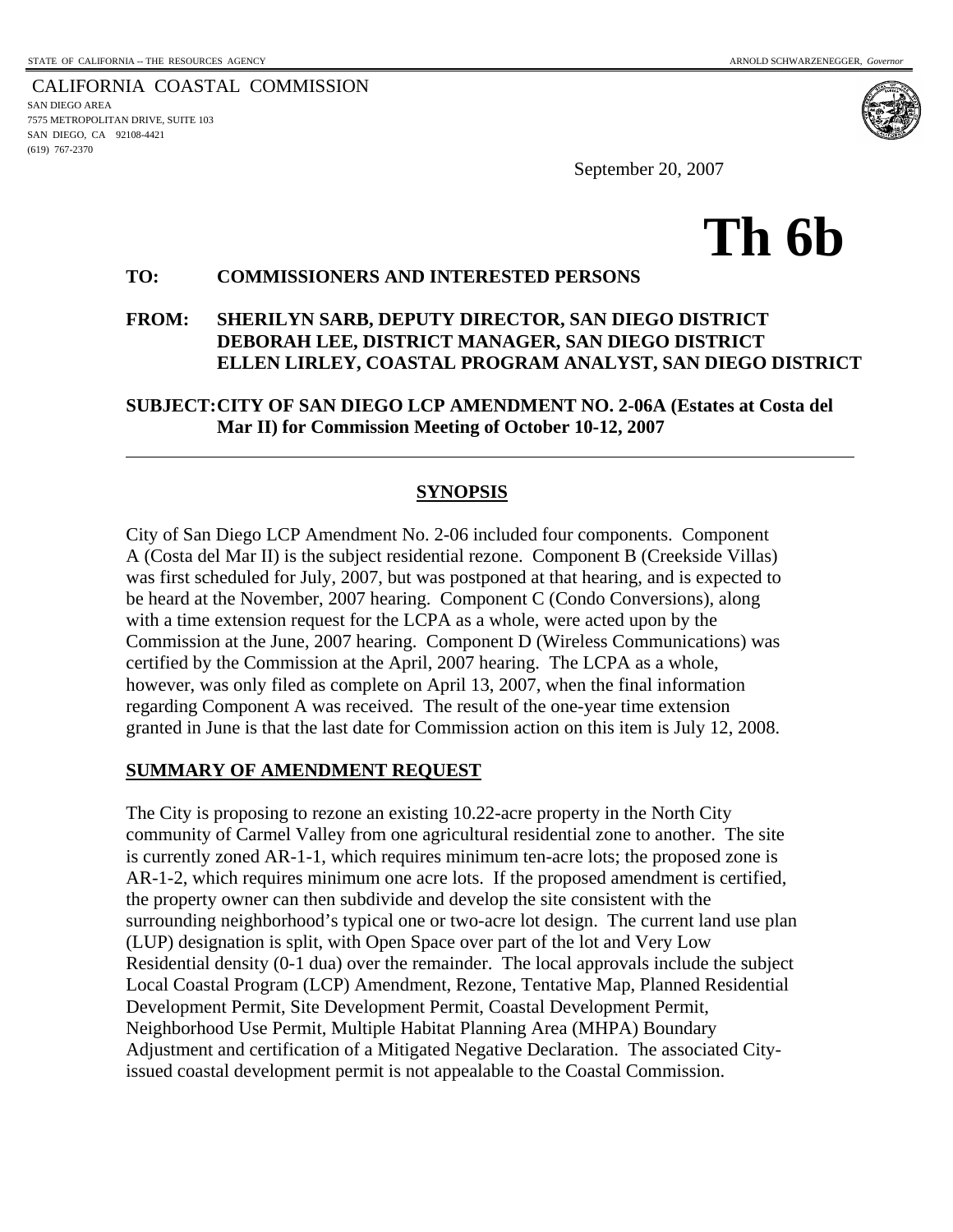#### **SUMMARY OF STAFF RECOMMENDATION**

Staff is recommending approval of the proposed rezone, as submitted by the City of San Diego. The approximately 10-acre site has a large existing home (14,000 sq.ft.), as well as tennis courts, corrals, a vegetable garden and a large barn, all within the flat, disturbed, currently-developed portion of the property. All the area proposed for residential use (AR-1-2) is located within that part of the site, and all undisturbed portions of the site will be zoned as Open Space. The proposed Open Space consists of steep slopes with sensitive vegetation, primarily Southern Maritime Chaparral.

The potential issues with the proposed rezone would be potential future biological and visual impacts, and overall project density. Although the site is well inland from the coast, it is part of the overall viewshed of Carmel Valley, and impacts to views of the area from I-5, the Carmel Valley Resource Enhancement Plan (CVREP) area, SR56, and the areas north of SR56 were considered in review of this proposal. Although brush management impacts to Environmentally Sensitive Habitat Area (ESHA) is an issue often associated with new subdivisions, in this case, all fuel modification would occur within the proposed AR-1-2 (already disturbed/developed) part of the site, with no encroachments into ESHA. As for density, this is a semi-rural area developed primarily with executive or estate-type homes and a few older, more modest dwellings, primarily on lots that are one or two acres in size. The proposed Agricultural-Residential zoning that requires minimum one-acre lots is more typical of the surrounding uses than the current AR-1-1, which requires minimum 10-acre lots. The findings will demonstrate that these issues are fully resolved.

The appropriate resolutions and motions begin on Page 4. The findings for approval of the Implementation Plan Amendment as submitted also begin on Page 4.

## **BACKGROUND**

 $\overline{a}$ 

For purposes of developing an LCP, the City of San Diego's coastal zone was divided into twelve segments, each with their own land use plan. In the case of the North City LCP segment, the area included several distinct communities that were in various stages of planning and buildout. Carmel Valley (former called North City West), where this amendment would apply, is one of the "subareas" of the North City segment, along with Mira Mesa, Sorrento Hills, Torrey Pines, University, Via de la Valle, and the North City Future Urbanizing Area. The Carmel Valley subarea itself is divided into several neighborhoods, each with its own precise plan. The proposed amendment applies only to Neighborhood 8b of the North City Carmel Valley LCP segment, which does not yet have a precise plan and thus remains subject to the 1975 North City West Land Use Plan.

## **ADDITIONAL INFORMATION**

Further information on the City of San Diego LCP Amendment No. 2-06A may be obtained from Ellen Lirley, Coastal Planner, at (619) 767-2370.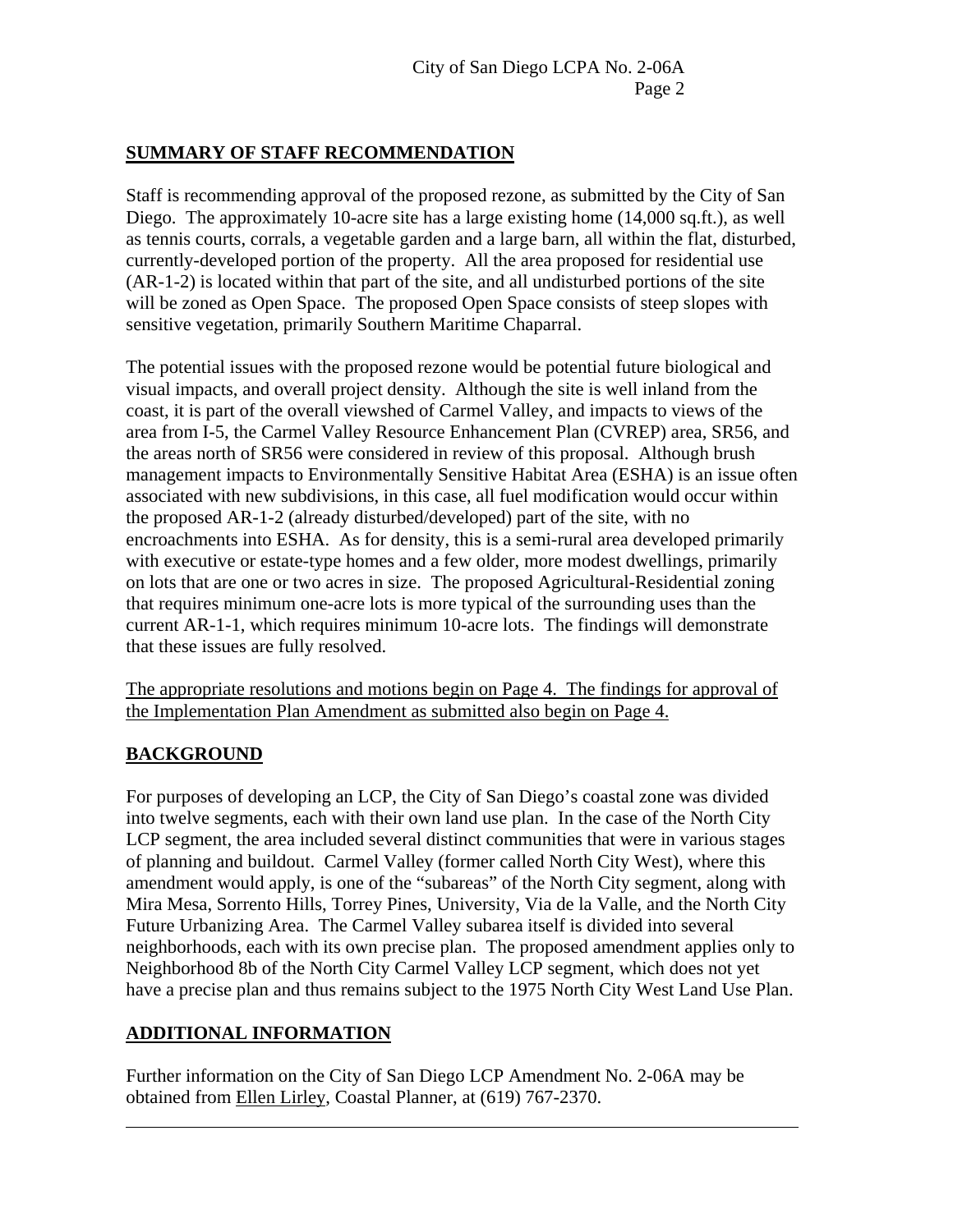## **PART I. OVERVIEW**

# **A. LCP HISTORY**

The City of San Diego has a long history of involvement with the community planning process; as a result, in 1977, the City requested that the Coastal Commission permit segmentation of its Land Use Plan (LUP) into twelve parts in order to have the LCP process conform, to the maximum extent feasible, with the City's various community plan boundaries. In the intervening years, the City has intermittently submitted all of its LUP segments, which are all presently certified, in whole or in part. The earliest LUP approval occurred in May 1979, with others occurring in 1988, in concert with the original LCP implementation plan. The final segment, Mission Bay Park, was certified in November 1996. Since 1988, a number of community plans (LUP segments) have been updated and certified by the Commission.

When the Commission approved segmentation of the LUP, it found that the implementation phase of the City's LCP would represent a single unifying element. This was achieved in January 1988, and the City of San Diego assumed permit authority on October 17, 1988 for the majority of its coastal zone. The IP consisted of portions of the City's Municipal Code, along with a number of Planned District Ordinances (PDOs) and Council Policies. Late in 1999, the Commission effectively certified the City's Land Development Code (LDC) and a few PDOs; this replaced the first IP in its entirety and went into effect in the coastal zone on January 1, 2000.

Several isolated areas of deferred certification remained at that time; some of these have been certified since through the LCP amendment process. Other areas of deferred certification remain today and are completing planning at a local level; they will be acted on by the Coastal Commission in the future. Since effective certification of the City's LCP, there have been numerous major and minor LCP amendments processed by the Commission.

# **B. STANDARD OF REVIEW**

Pursuant to Section 30513 of the Coastal Act, the Commission may only reject zoning ordinances or other implementing actions, as well as their amendments, on the grounds that they do not conform with, or are inadequate to carry out, the provisions of the certified land use plan. The Commission shall take action by a majority vote of the Commissioners present.

# **C. PUBLIC PARTICIPATION**

The City has held Planning Commission and City Council meetings with regard to the subject amendment request. All of those local hearings were duly noticed to the public. Notice of the subject amendment has been distributed to all known interested parties.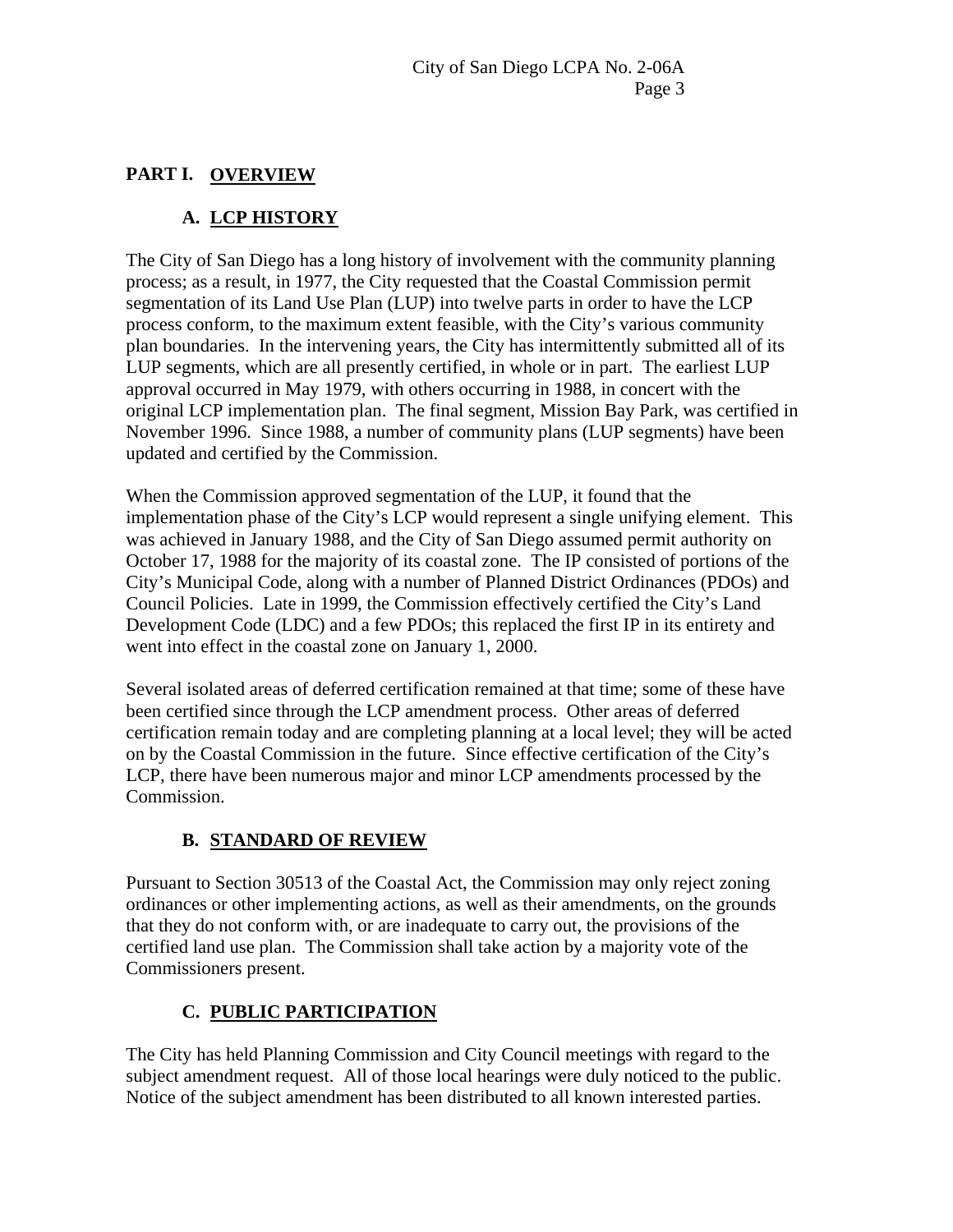## **PART II. LOCAL COASTAL PROGRAM SUBMITTAL - RESOLUTIONS**

Following a public hearing, staff recommends the Commission adopt the following resolutions and findings. The appropriate motion to introduce the resolution and a staff recommendation are provided just prior to each resolution.

#### **I. MOTION:** *I move that the Commission reject Implementation Plan Amendment No. 2-0AB as submitted by the City of San Diego (Estates at Costa del Mar II).*

## **STAFF RECOMMENDATION OF CERTIFICATION AS SUBMITTED:**

Staff recommends a **NO** vote. Failure of this motion will result in certification of the Implementation Program Amendment as submitted and the adoption of the following resolution and findings. The motion passes only by an affirmative vote of a majority of the Commissioners present.

## **RESOLUTION TO CERTIFY IMPLEMENTATION PROGRAM AMENDMENT AS SUBMITTED:**

The Commission hereby certifies Implementation Program Amendment No. 2-06A as submitted by the City of San Diego (Estates at Costa del Mar II) as submitted and adopts the findings set forth below on grounds that the Implementation Program Amendment conforms with, and is adequate to carry out, the provisions of the certified Land Use Plan, and certification of the Implementation Program Amendment will meet the requirements of the California Environmental Quality Act, because either 1) feasible mitigation measures and/or alternatives have been incorporated to substantially lessen any significant adverse effects of the Implementation Program Amendment on the environment, or 2) there are no further feasible alternatives or mitigation measures that would substantially lessen any significant adverse impacts on the environment that will result from certification of the Implementation Program.

#### **PART III. FINDINGS FOR APPROVAL OF THE CITY OF SAN DIEGO IMPLEMENTATION PLAN AMENDMENT, AS SUBMITTED**

# **A. AMENDMENT DESCRIPTION**

The City is proposing to rezone an existing 10.22-acre property in the North City community of Carmel Valley from one agricultural residential zone to another, to accommodate a five-lot subdivision and future residential buildout. The site is currently zoned AR-1-1, which requires minimum ten-acre lots; the proposed zone is AR-1-2, which requires minimum one acre lots. If the proposed amendment is certified, the property owner can then subdivide and develop the site consistent with the surrounding neighborhood's typical one or two-acre lot design. The current land use plan (LUP) designation is split, with Open Space over part of the lot and Very Low Residential density (0-1 dua) over the remainder.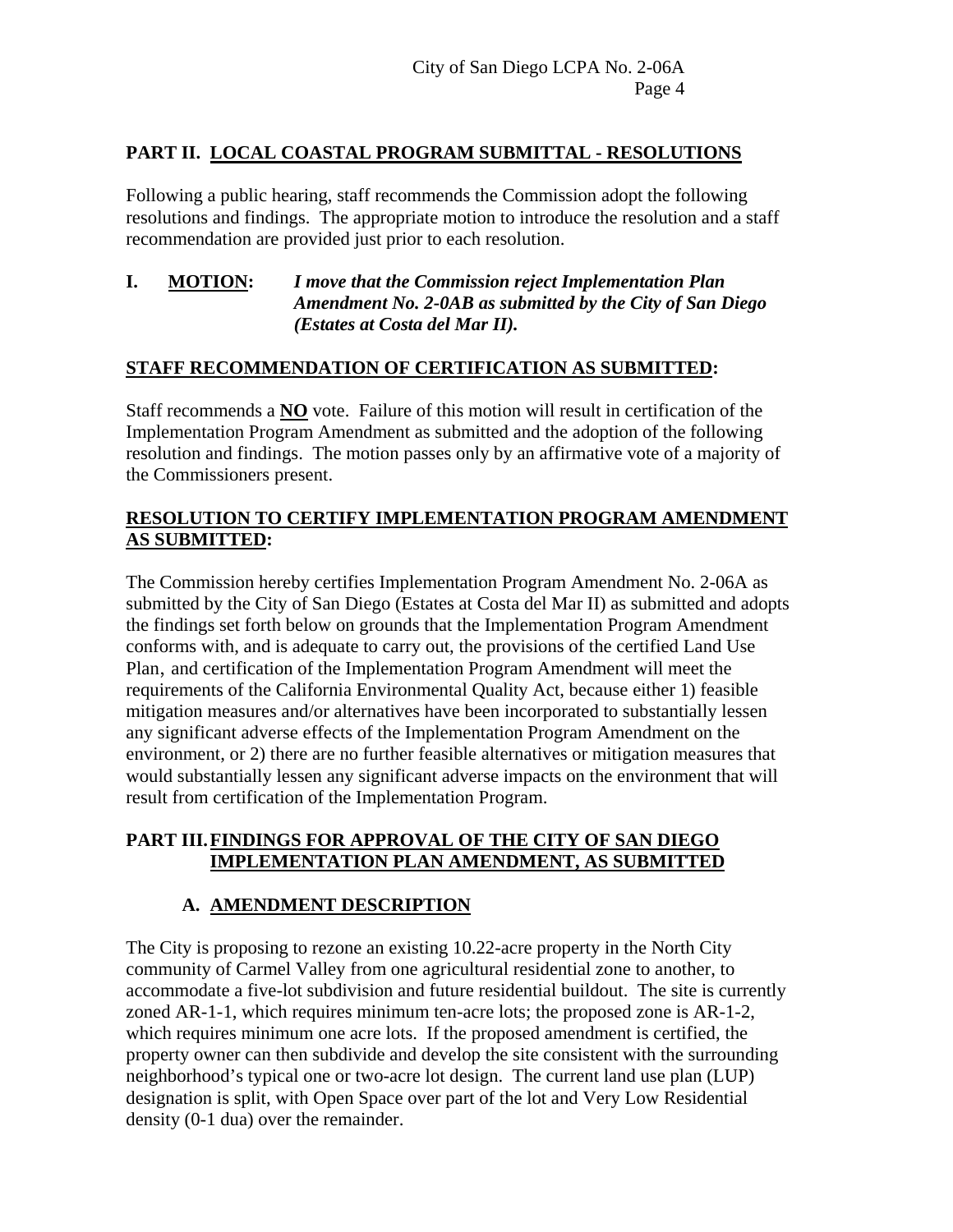The approximately 10-acre site is currently developed with a large (14,000 sq.ft.) singlefamily residence, tennis courts, corrals, a vegetable garden and a large barn. All of these amenities are located within the flat, previously-graded, central portion of the property, which is the area proposed for residential use (AR-1-2). The remainder of the site is proposed to be zoned as Open Space, and consists almost exclusively of steep slopes over 25% gradient, covered with sensitive vegetation, primarily Southern Maritime Chaparral.

The site is located in Carmel Valley Neighborhood 8b, along a mesa top south of Neighborhood 8. The property provides a 180º overview of much of Carmel Valley, and sits directly above, and south of, the Jewish Academy, which is located near the bottom of the slope. Adjacent to the east is the Pinnacle Carmel Creek multi-family apartment development, with over 300 units. However, both of these facilities are within Carmel Valley Neighborhood 8, not 8b. Immediately west of the site is a currently vacant piece of land, that the Commission approved an identical rezone on in 2002. The same entity owns that property as the subject site, and it is called the Estates at Costa del Mar. Like the subject site, it is partially within and partially outside the coastal zone. There are also scattered single-family homes south of the site, all out of the coastal zone, and the community generally consists of rural residential development on minimum one-acre lots.

The City approved the proposed rezone in conjunction with several other discretionary actions for future subdivision and development of the site. The additional local approvals include the Tentative Map, Planned Residential Development Permit, Site Development Permit, Coastal Development Permit, Neighborhood Use Permit, Multiple Habitat Planning Area (MHPA) Boundary Adjustment and certification of a Mitigated Negative Declaration. The associated City-issued coastal development permit is not appealable to the Coastal Commission. It authorizes a five-lot subdivision and includes design guidelines for future custom homes on four of those lots. The existing home will be retained on new Lot 1, but many of the existing accessory structures will be removed in the future. However, the Commission is reviewing only the proposed rezone, and must consider any possible development that could occur pursuant to the proposed rezoning.

# **B. FINDINGS FOR APPROVAL**

The standard of review for LCP implementation submittals or amendments is their consistency with and ability to carry out the provisions of the certified LUP. The following land use plan policies are most applicable to the proposed rezone. All citations are from the 1975 North City West Community Plan. Following the citations is an analysis of each proposed zone's consistency with the cited policies.

On Page 6, the first paragraph under the heading Housing Development Principles states, in part:

… land displacement resulting in cutting, scarring or otherwise disrupting the natural environment justified only to produce greater lot yield, in favor of less dense use of land, should be strongly resisted.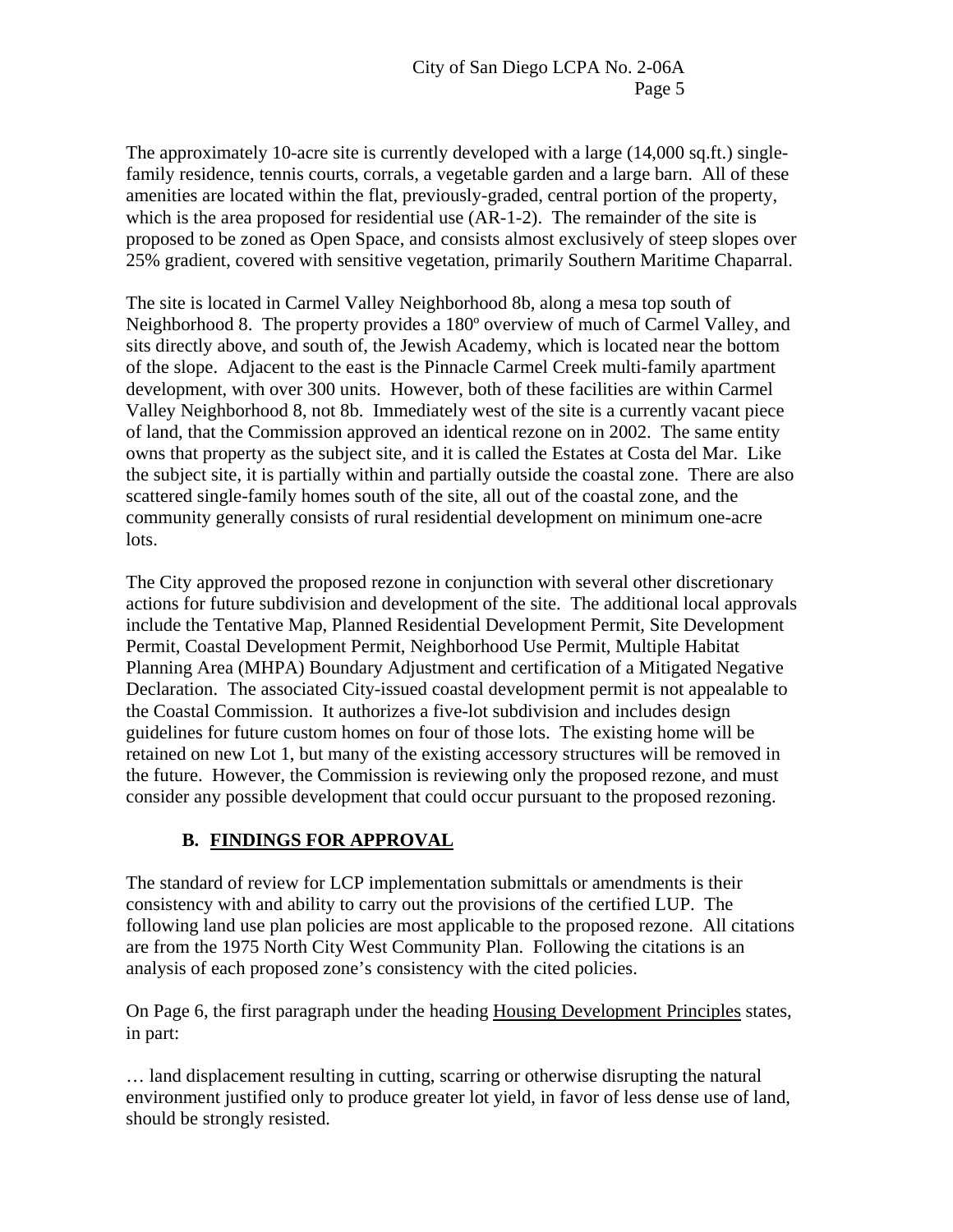On Page 50, two of the five goals for the plan area as a whole state:

- 1. To establish a physical, social, and economically balanced community.
- 3. To preserve the natural environment.

On Page 52, the first policy under the heading Housing Areas states:

Balanced residential density allocations will allow for the development of all projected housing types and price ranges necessary to serve the anticipated population.

On Page 63, the third item under the heading Objectives states, in part:

In order to promote preservation of the natural environment, all developments, particularly residential, must be carefully sited. The planned residential development concept offers the best possibility for accomplishment of the objective…Basically, the planned residential development ordinance encourages preservation of topography, slopes, trees and other natural features by allowing the buildings to be concentrated on the most developable portions of the site, …

On Page 92, the third item under the heading Objectives states in part:

In order to promote preservation of the natural environment, development of either a public or private nature should not be allowed on lands designated for open space unless the proposed development is compatible with open space use. …

On Page 96, the second item under the heading Open Space states, in part:

It is proposed that a secondary system of open space including lateral canyons and slopes exceeding 25 percent be designated...

## **AR-1-2 Zone**

 a) Purpose and Intent of the Ordinance. The purpose of the AR zones is to accommodate a wide range of agricultural uses while also permitting the development of single dwelling unit homes at a very low density. The agricultural uses are limited to those of low intensity to minimize the potential conflicts with residential uses. This zone is applied to lands that are in agricultural use or that are undeveloped and not appropriate for more intense zoning. Residential development opportunities are permitted with a Planned Development Permit at various densities that will preserve land for open space or future development at urban intensities when and where appropriate.

 b) Major Provisions of the Ordinance. The AR zones contain many provisions, including the following: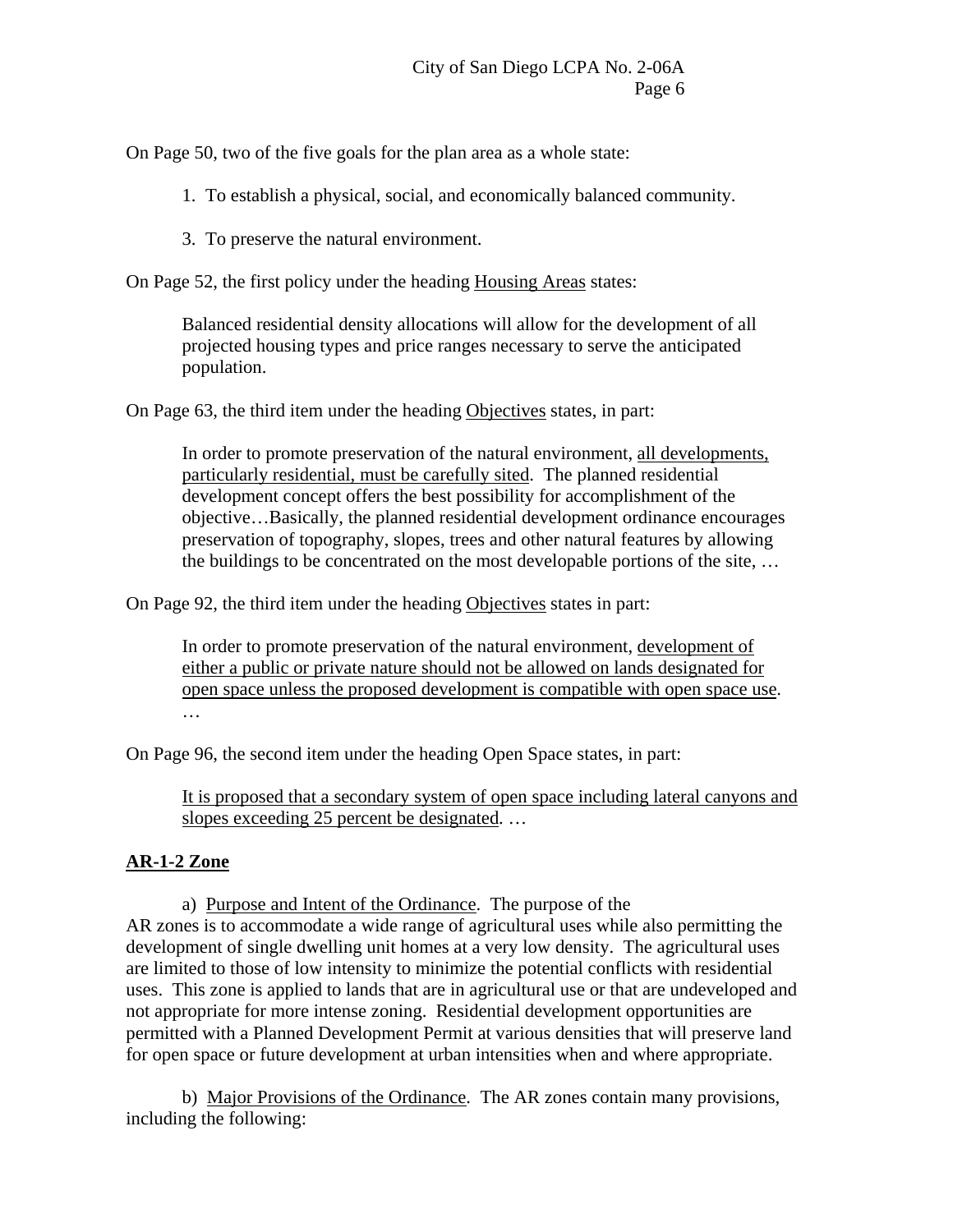- where the zones may apply
- a table of allowed uses in each zone, including identification of required local approvals
- a development regulations table addressing lot area, lot dimensions, permitted density, setbacks, height, etc.
- text explaining the requirements of the development regulations

 c) Adequacy of the Ordinance to Implement the Certified LUP Segments. The land use plan portion of the City of San Diego's LCP is divided into segments, since different areas of the City have different issues. One such segment is called North City, which itself has numerous "subareas," including Torrey Pines, University, Sorrento Hills, Mira Mesa, Carmel Valley (formerly called North City West), Via de la Valle, and the North City Future Urbanizing Area. Although there remains a certified land use plan that addresses four of the North City "subareas" ( the North City Local Coastal Program Land Use Plan), it was written in general terms decades ago. Most "subareas" currently have their own certified, more detailed, land use plans that have superseded that plan. The Carmel Valley "subarea" has such a document, the North City West Community Plan, which dates to 1975, when Carmel Valley consisted mostly of vacant land, some in agricultural use. However, Carmel Valley is itself divided into neighborhoods, each with its own land use plan (precise plan), except for Neighborhoods 8a and 8b. The 1975 North City West Community Plan includes minimal land uses, locations, and a variety of potential future densities, along with many other projections for the entire LCP segment, but predates the creation and numbering of final "Neighborhood" boundaries. In order to achieve the suggested densities, and implement other plan elements, each neighborhood is required to prepare a precise plan.

For Neighborhood 8b, the City determined that preparation of a precise plan was unnecessary, since the community had no desire to increase densities beyond the existing rural residential level. Since no precise plan was certified for Neighborhood 8b, the 1975 North City West Community Plan remains in effect and is the standard of review for the subject implementation plan amendment.

The City's current implementation plan (the Land Development Code) has been in effect in the coastal zone since January 1, 2000. It includes only two Agricultural-Residential zones, AR-1-1 and AR-1-2. The existing AR-1-1 Zone currently applicable on the subject site only allows one unit per ten acres; since the site is 10.22 acres in size, the one existing house is all that would be allowed. The AR-1-2 Zone would allow one unit per acre, with minimum one-acre lots required. In every other way, except for minimum lot dimensions and maximum lot coverage, the AR-1-1 and AR-1-2 Zones are identical.

The 1975 land use plan designates portions of the subject site for Open Space and portions for Very Low Residential density, which allows 0-1 dwelling units per acre. The City is proposing to rezone the portion designated for residential use to the AR-1-2 Zone,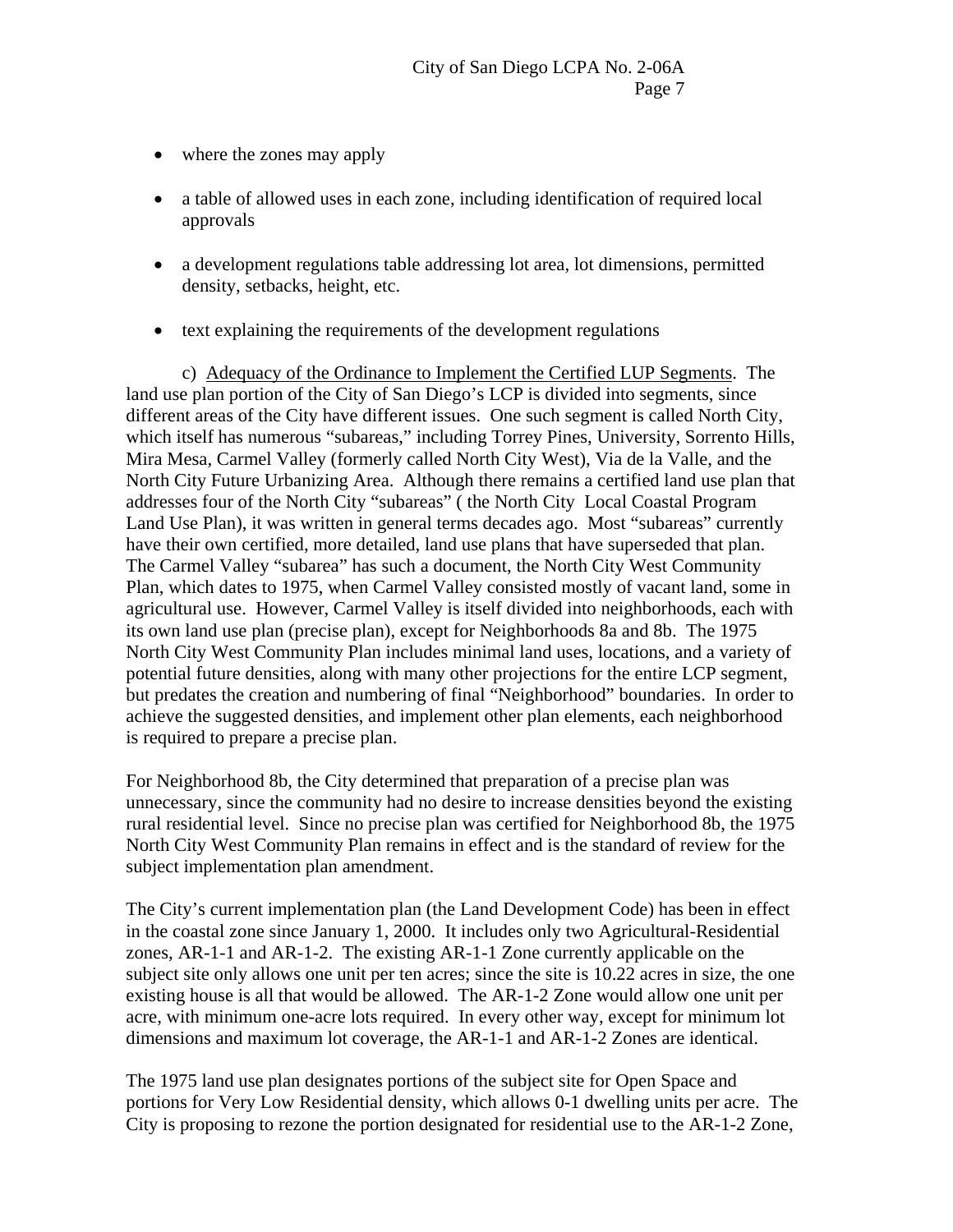to allow additional development on the site. The minimum one-acre lot size is far more consistent with the surrounding development than the existing AR-1-1 Zone, and it is consistent with the land use designation for this portion of the site. Although it is conceivable that the property owner could propose ten lots on the site pursuant to the AR-1-2 Zone, the site is very constrained both topographically and biologically, such that any potential redevelopment of that density would still be limited to the flat, disturbed portion of the site proposed for the AR-1-2 Zone. This would result in small home, clustered development that would be out of character with the surrounding custom homes, many sited on greater than one-acre lots, though typically much less than ten acres. The associated five-lot subdivision approved by the City provides a more compatible development plan for the site and respects the steep slopes and habitat present along the northern and southern borders.

## **OC-1-1 Zone**

 a) Purpose and Intent of the Ordinance. The purpose of the OC zone is to protect natural and cultural resources and environmentally sensitive lands. It is intended that the uses permitted in this zone be limited to aid in the preservation of the natural character of the land, thereby implementing land use plans.

 b) Major Provisions of the Ordinance. The open space zones, including the OC zone, contain many provisions, including the following:

- where the zones may apply
- a table of allowed uses in each open space zone, including identification of required local approvals
- a development regulations table, not applicable to the OC zone.
- text explaining the requirements of the development regulations, again not applicable to the OC zone

 c) Adequacy of the Ordinance to Implement the Certified LUP Segments. The Open Space Conservation (OC) zone is very restrictive and does not allow any residential development at all. Thus, the OC zone is proposed to only apply to the Open Space designated portion of the property. The only structural facilities allowed in the OC zone are satellite antennas and nature centers, and these are not allowed by right, but require local discretionary permits. The stated purpose of the open space zones in general is that "these zones be applied to lands where the primary uses are parks or open space or to private land where development must be limited to implement open space policies of adopted land use plans." No residential or residentially-associated uses are allowed within the OC Zone, including vegetation removal for brush management purposes.

On the subject site, the boundaries between developable area and open space are clearly demarcated on the ground. The developable area consists of the flat, previously graded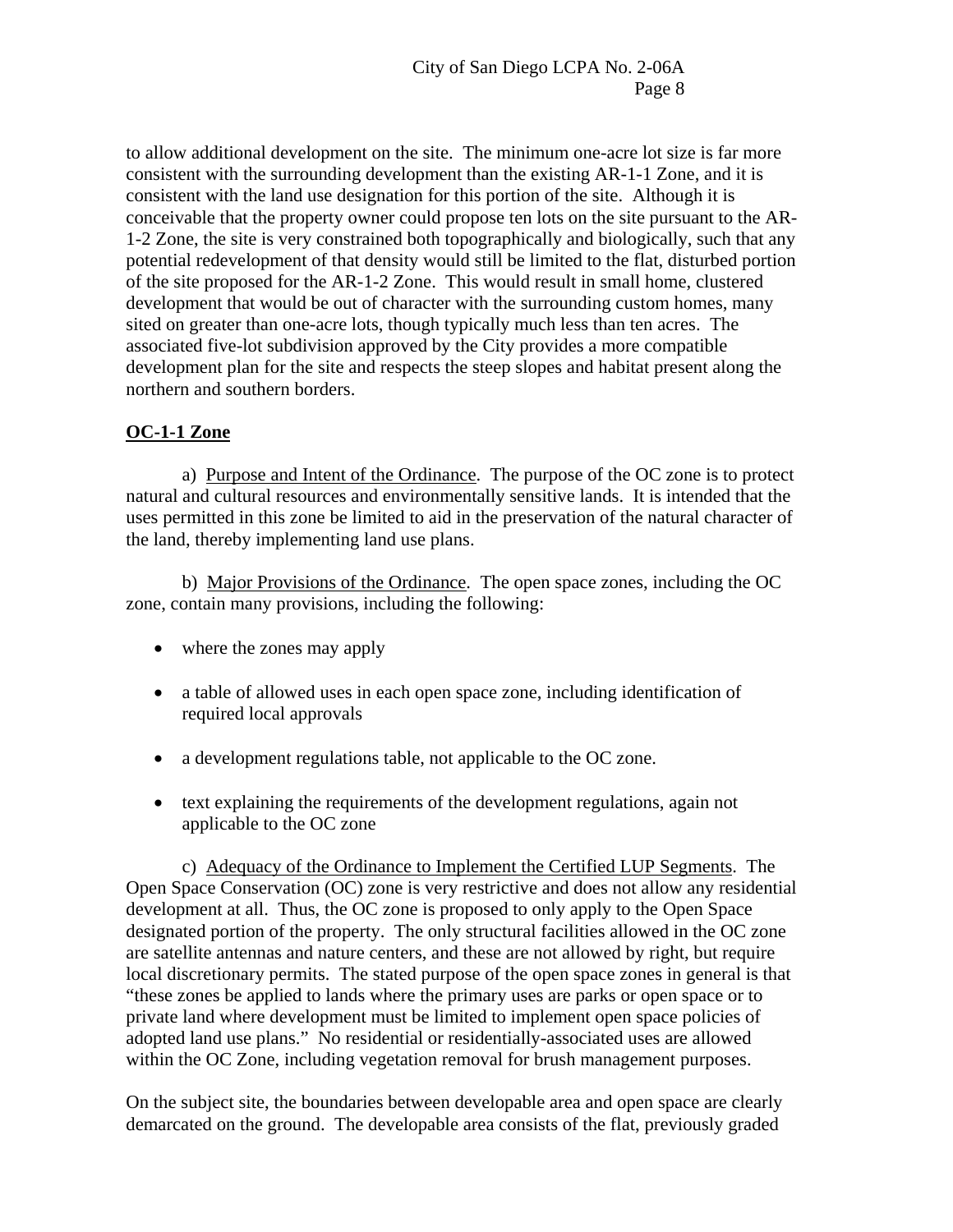and developed central portion of the property. Both to the north and to the south, the land drops away at the edge of the flat area, and is all, or nearly all, comprised of steep slopes of greater than 25% gradient. Moreover, the majority of these slopes are covered with Southern Maritime Chaparral, one of the most sensitive native upland communities, including all the northern slopes that are entirely within the coastal zone. Most of the steep slopes on the southern part of the property are not in the coastal zone, the boundary of which trends southwest to northeast across the more southern portions of the site, including portions of the developable area as well.

The Commission thus finds the OC Zone an acceptable zone to implement the portions of the site designated for Open Space in the LUP. The Commission further finds that the AR-1-2 zone is appropriate for the disturbed areas on the site and is consistent with the zoning on most nearby properties in Neighborhood 8b. This zone requires minimum oneacre lots, but also allows clustering through the Planned Residential Development process. Although the zone could allow up to 10 lots/homes on the total 10.22-acre site, the flat mesa top can only accommodate so much development and still be compatible with the community as a whole. Moreover, pursuant to the new brush management regulations certified by the Commission in February, 2007, in most cases, all brush management activities (both Zones One and Two) must be confined to the developable area of a site. Those regulations would allow Zone Two brush management outside the developable area only if there would be no impacts on ESHA, which includes Southern Maritime Chaparral. Specifically, for the subject site, Zone Two brush management cannot occur outside the developable area in the coastal zone without impacting ESHA.

Moreover, the policy provisions of the certified LUP, including those cited above, would be applicable to any future development on the site. Section 126.0708 of the certified LCP (coastal permit regulations) requires the City to make the following findings on any coastal development permit for any proposed development: (a) … and the proposed coastal development will enhance and protect public views to and along the ocean and other scenic coastal areas as specified in the Local Coastal Program land use plan; (b) The proposed coastal development will not adversely affect environmentally sensitive lands; and (c) The proposed coastal development is in conformity with the certified Local Coastal Program land use plan … .

The associated City-approved coastal development permit, although not before the Commission, provides an example of how development of the site fully consistent with the proposed zones and other City regulations can be achieved. The project will provide increased setbacks (minimum 60 feet) for the two proposed building sites overlooking Carmel Valley, assuring that future development will not adversely affect public views of the steep slopes and protected landforms on the south side of the valley significantly, if at all. Also, the project includes an expanded Zone One brush management area of sixty feet, contained entirely within the developable area, such that no Zone Two brush management is required, consistent with the City's certified brush management regulations. Moreover, 2.16 acres of the site are currently within the City's Multiple Habitat Preserve Area, which implements the City's Multiple Species Conservation Plan. Although that program is not part of the certified LCP, the project will add nearly two additional acres to the Preserve, since all 4.09 acres of Southern Maritime Chaparral will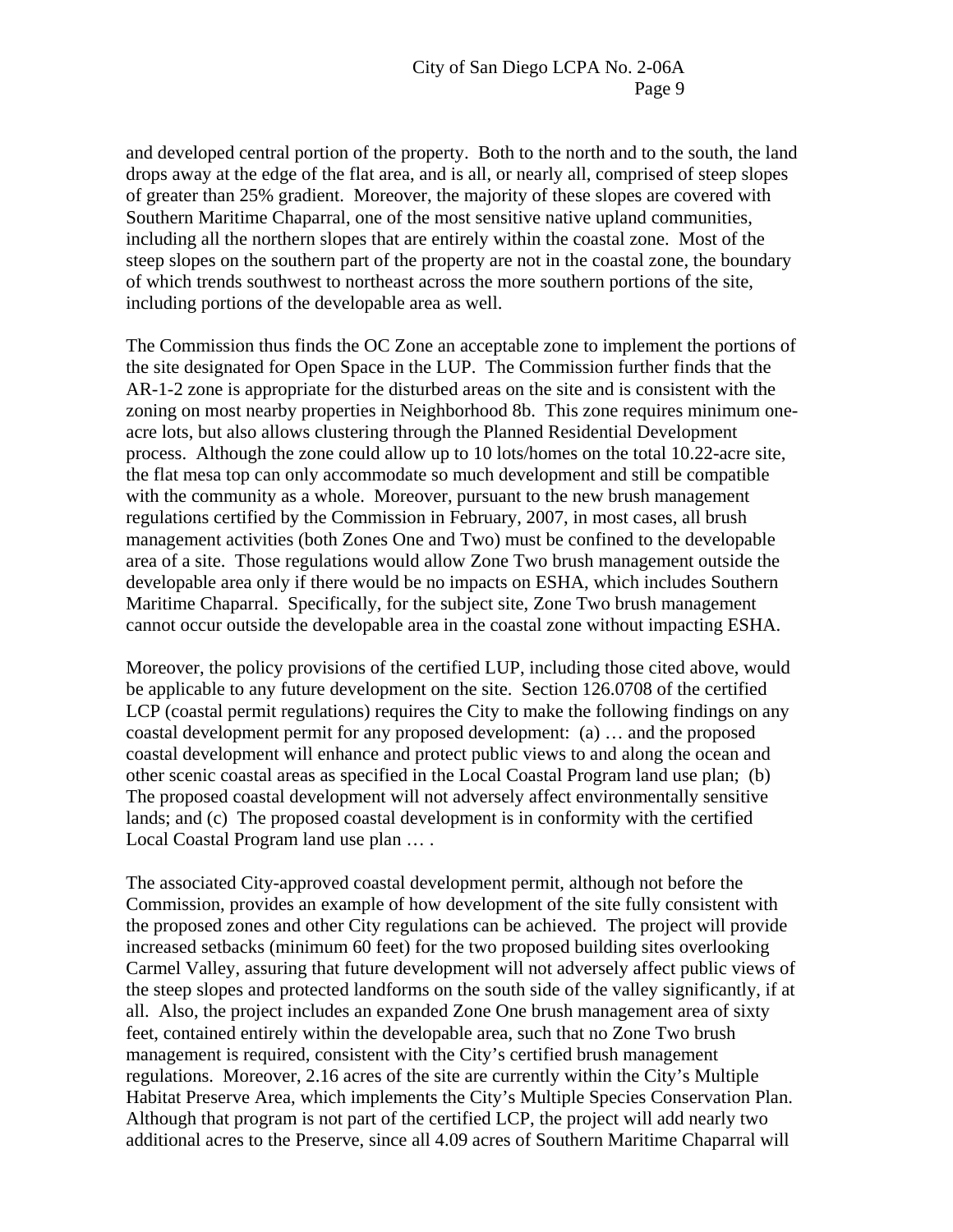be zoned OC-1-1, and protected by conservation easements, including the portions not in the coastal zone.

To summarize, the Commission finds the proposed zones appropriate for the subject site, with the AR-1-2 Zone being more reflective of the development patterns in the community than the AR-1-1 Zone. In addition, all Southern Maritime Chaparral is proposed to be protected by applying the OC-1-1 Zone to the open space areas of the site. The City's associated, currently- approved project for this site demonstrates that the site can be developed under the proposed zones in a manner fully consistent with all resource protection policies of the land use plan. Therefore, the Commission finds the proposed rezone consistent with the North City West Community Plan, as submitted by the City.

## **PART IV. CONSISTENCY WITH THE CALIFORNIA ENVIRONMENTAL QUALITY ACT (CEQA)**

Section 21080.9 of the California Environmental Quality Act (CEQA) exempts local government from the requirement of preparing an environmental impact report (EIR) in connection with its local coastal program. Instead, the CEQA responsibilities are assigned to the Coastal Commission and the Commission's LCP review and approval program has been found by the Resources Agency to be functionally equivalent to the EIR process. Thus, under CEQA Section 21080.5, the Commission is relieved of the responsibility to prepare an EIR for each LCP.

Nevertheless, the Commission is required in an LCP submittal or, as in this case, an LCP amendment submittal, to find that the LCP, or LCP, as amended, does conform with CEQA provisions, including the requirement in CEQA section 21080.5(d)(2)(A) that the amended LCP will not be approved or adopted as proposed if there are feasible alternatives or feasible mitigation measures available which would substantially lessen any significant adverse impact which the activity may have on the environment. 14 C.C.R. §§ 13542(a), 13540(f), and 13555(b).

In this particular case, the environmental impacts have been reduced to the greatest extent feasible, and, as explained in the findings above, the proposed LCP Amendment is fully protective of significant coastal resources. There are no feasible alternatives or feasible mitigation measures available which would substantially lessen any significant adverse impact which the activity may have on the environment. Therefore, the Commission finds the subject LCP, as amended, conforms with CEQA provisions.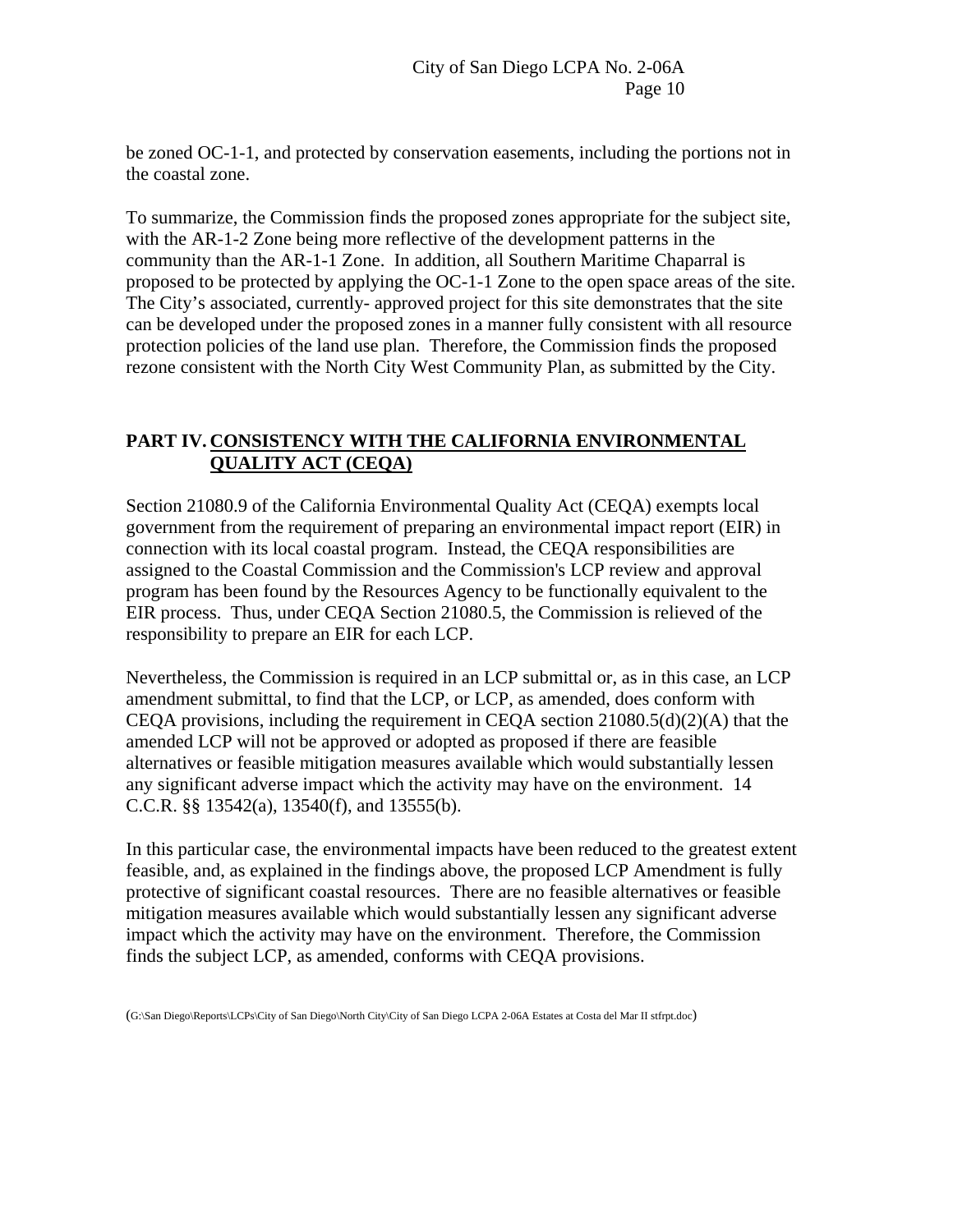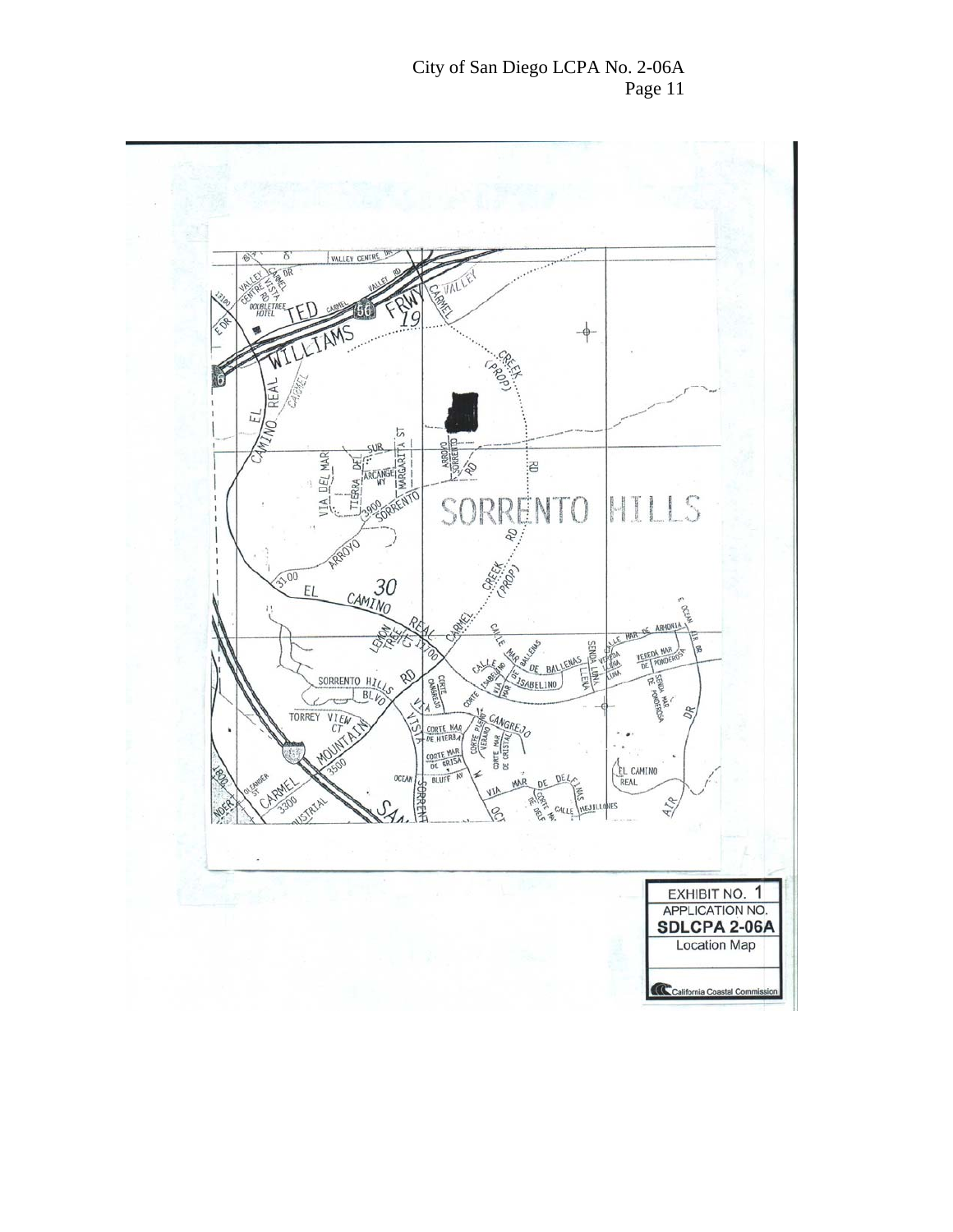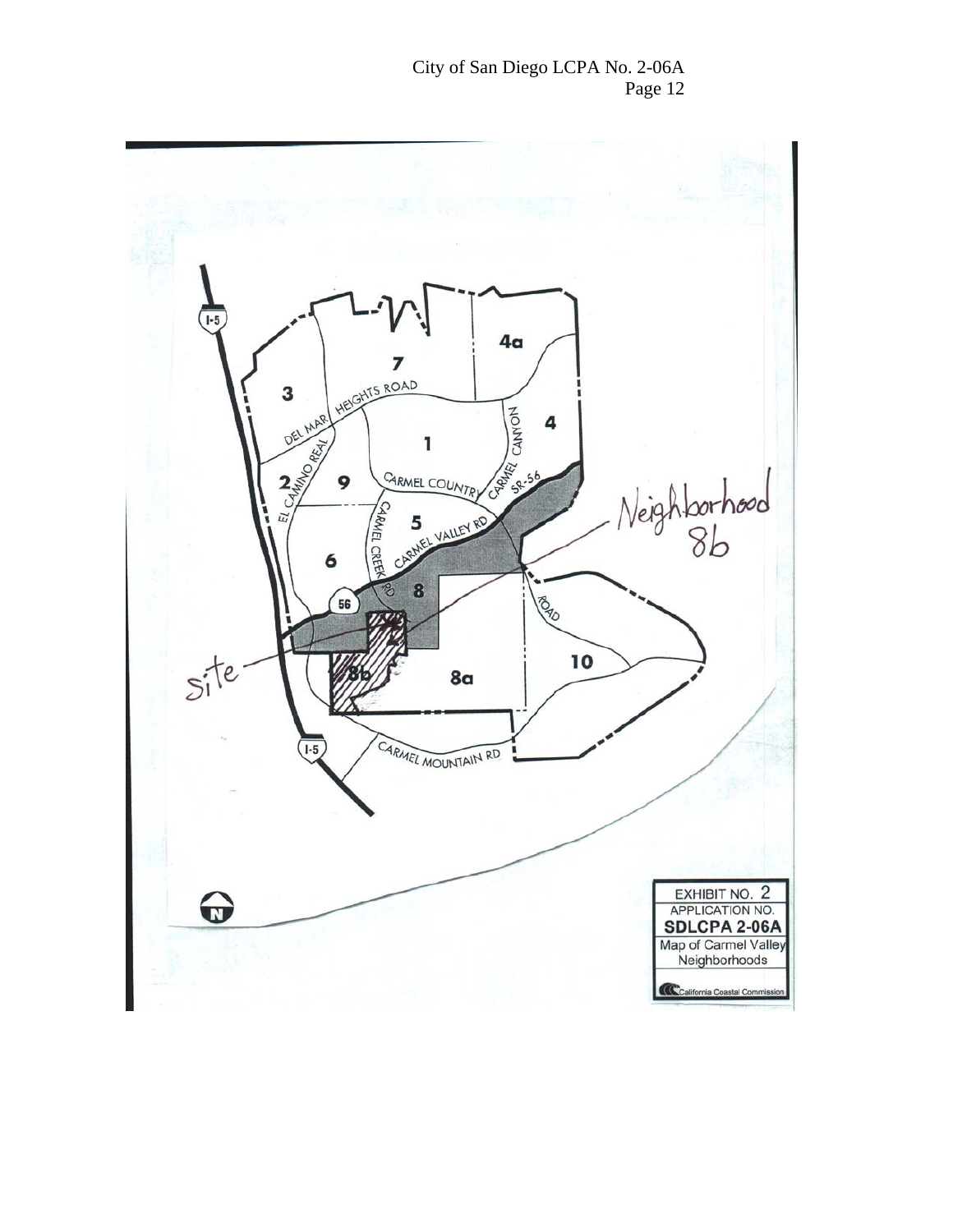$(O-2007 -$ 0-2007-31) 1/13/06<br>Denick<br>Johnsor<br>GOI 19552 (NEW SERIES) ORDINANCE NUMBER O-NOV 14 2006 DATE OF FINAL PASSAGE AN ORDINANCE OF THE COUNCIL OF THE CITY OF SAN DIEGO CHANGING 10.22 ACRES, LOCATED 11655 DIEGO CHANGING 10.22 ACKES, LOCATED VALLEY<br>ARROYO SORRENTO PLACE, IN THE CARMEL VALLEY ARROYO SORRENTO PLACE, IN THE CANDLES AN DIEGO,<br>COMMUNITY PLAN AREA, IN THE CITY OF SAN DIEGO, Received COMMUNITY PLAN AREA, IN THE CITY OF STATE AR-1-2<br>CALIFORNIA, FROM THE AR-1-1 ZONE INTO THE AR-1-2 CALIFORNIA, FROM THE AR-1-1 2012 AND DIEGO<br>AND OC-1-1 ZONES, AS DEFINED BY SAN DIEGO  $APR$  13  $2001$ AND OC-1-1 ZONES, AS DEFINED BY SAN DISCOVER AND 1979.<br>MUNICIPAL CODE SECTIONS 131.0303 AND 131.0203; AND west MUNICIPAL CODE SECTIONS 191.02451 (NEW SERIES), APR<br>California Coastal Co REPEALING ORDINANCE NO. 0-16451 (MD IN ANCES OF ADOPTED DECEMBER 9, 1997, OF THE ORDINANCES OF fornia<br>San Diego ADOPTED DECEMBER 9, 1997, OF THE CREATING<br>THE CITY OF SAN DIEGO INSOFAR AS THE SAME CONFLICTS HEREWITH. WHEREAS, under Charter section 280(a)(2) this ordinance is not subject to veto by the Mayor because this matter requires the City Council to act as a quasi-judicial body and where a public hearing was required by law implicating due process rights of individuals affected by the decision and where the Council was required by law to consider evidence at the hearing and to make legal findings based on the evidence presented; NOW, THEREFORE, BE IT ORDAINED, by the Council of the City of San Diego, as follows: Section 1. In the event that within three years of the effective date of this ordinance rezoning 10.22 acres, located at 11655 Arroyo Sorrento Road, and legally described as Parcel 2 and 3 of Parcel Map 11968, recorded February 26, 1982, more particularly described as follows: being Parcel 2 of Certificate of Compliance, Doc. #95-0522519, recorded November 16, 1995, Lot Line Adjustment Plat 95-150, in the Carmel Valley Community Plan area, in the City of San Diego, California, from the AR-1-1 zone to the AR-1-2 and OC-1-1 zones, as shown on Zone Map Drawing No. B-4240, the property is subdivided and a map or maps thereof duly submitted to the City, approved by the City, and thereafter recorded, and within such subdivision EXHIBIT NO. 3 APPLICATION NO. SDLCPA 2-06A **Zoning Ordinance** -PAGE 1 OF 3-3 Pages California Coastal Con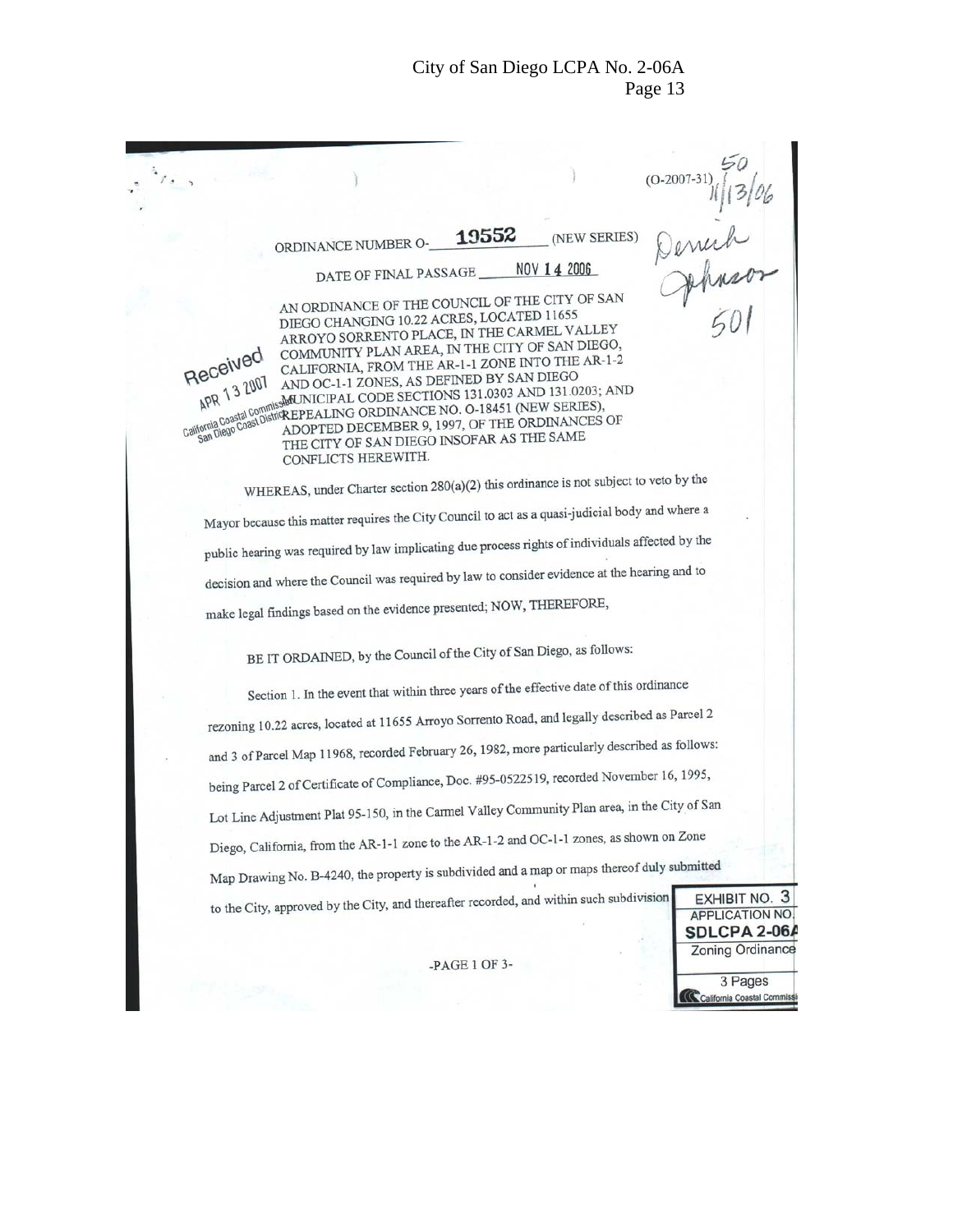$(O-2007-31)$ 

subdivisions provision is made for the installation of public utility services and the dedication of streets, alleys and easements for public use, the provisions of San Diego Municipal Code [SDMC] section 131.0303 and 131.0203 shall attach and become applicable to the subdivided land, and the subdivided land shall be incorporated into the LDC zones, as described and defined by SDMC sections 131.0303 and 131.0203, the boundary of such zone to be as indicated on Zone Map Drawing No. B-4240, filed in the office of the City Clerk as Document No. 00-**19552**. The zoning shall attach only to those areas included in the map as provided in this section. This action amends the Official Zoning Map adopted by Resolution No.

R-301263 on February 28, 2006.

Section 2. That in the event the zoning restrictions shall attach to the said land described in Section 1 of this ordinance, Ordinance No. O-18451 (New Series), adopted December 9, 1997, is repealed insofar as it conflicts with the rezoned uses of the land.

Section 3. That a full reading of this ordinance is dispensed with prior to its final passage, a written or printed copy having been available to the City Council and the public a day prior to its final passage.

Section 4. This ordinance shall take effect and be in force on the thirtieth day from and after its passage. However, this ordinance will not apply within the Coastal Zone until the thirtieth day following the date the California Coastal Commission unconditionally certifies this

 $-PAGE 2 OF 3-$ 

 $0 - 19552$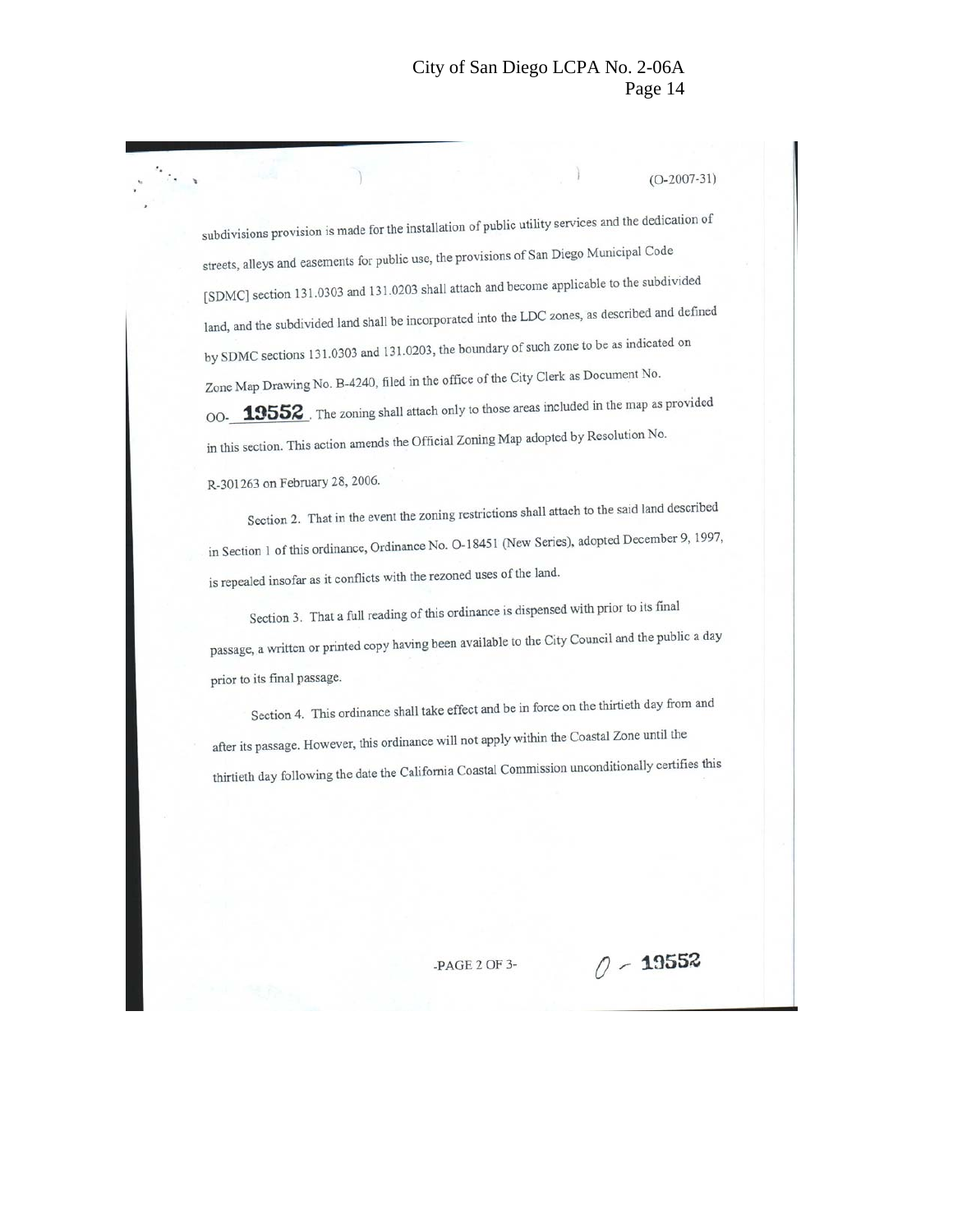$(O-2007-31)$ 

ordinance as a local coastal program amendment. If this ordinance is certified with suggested modifications, this ordinance shall be void within the Coastal Zone. APPROVED: MICHAEL J. AGUIRRE, City Attorney By Shannon M. Thomas Deputy City Attorney  $\text{SMT:}\text{als}$ 09/08/06 Or.Dept:DSD<br>O-2007-31 MMS#3750 ZONING Rezone With Map 11-01-04

-PAGE 3 OF 3-

 $0 - 19552$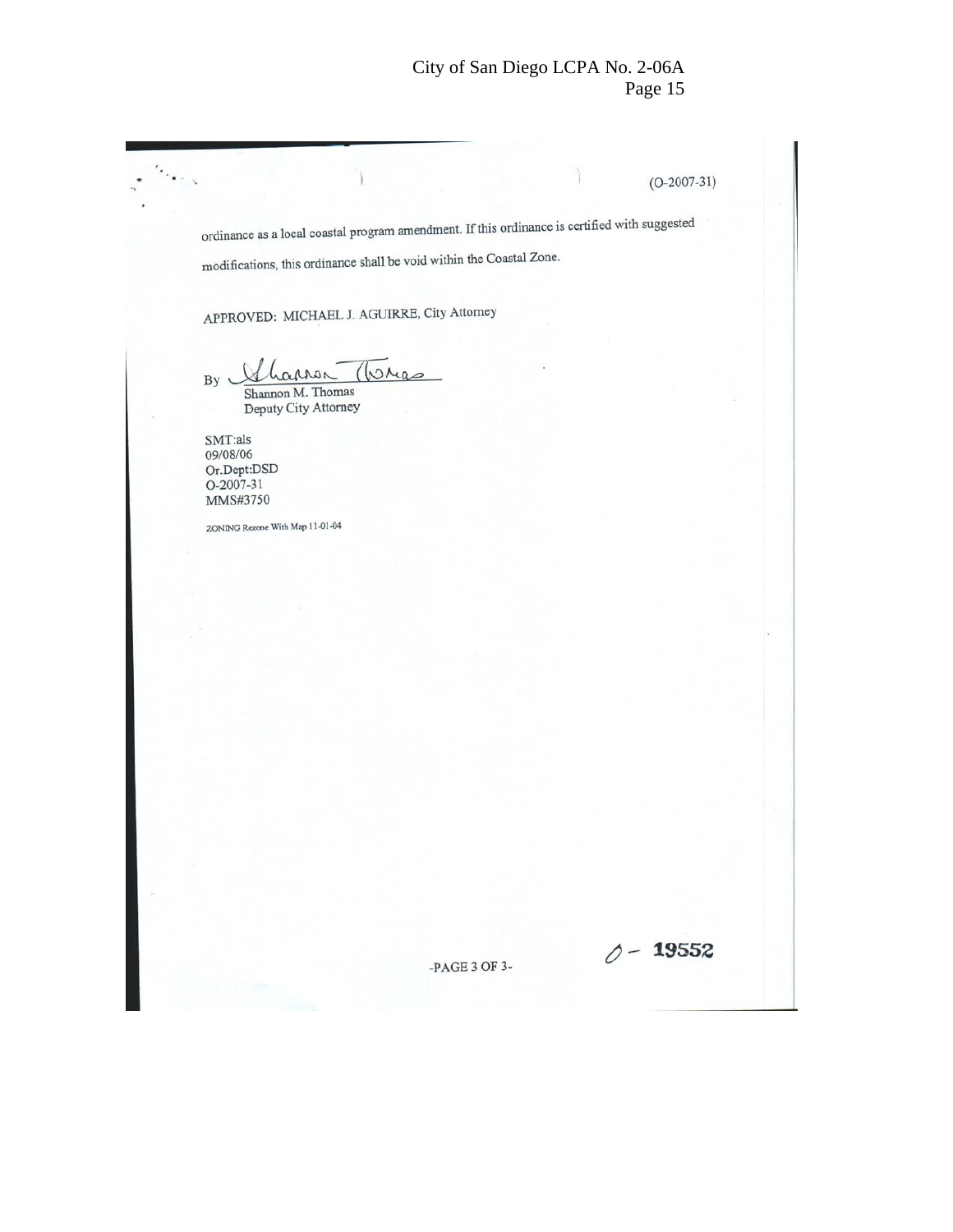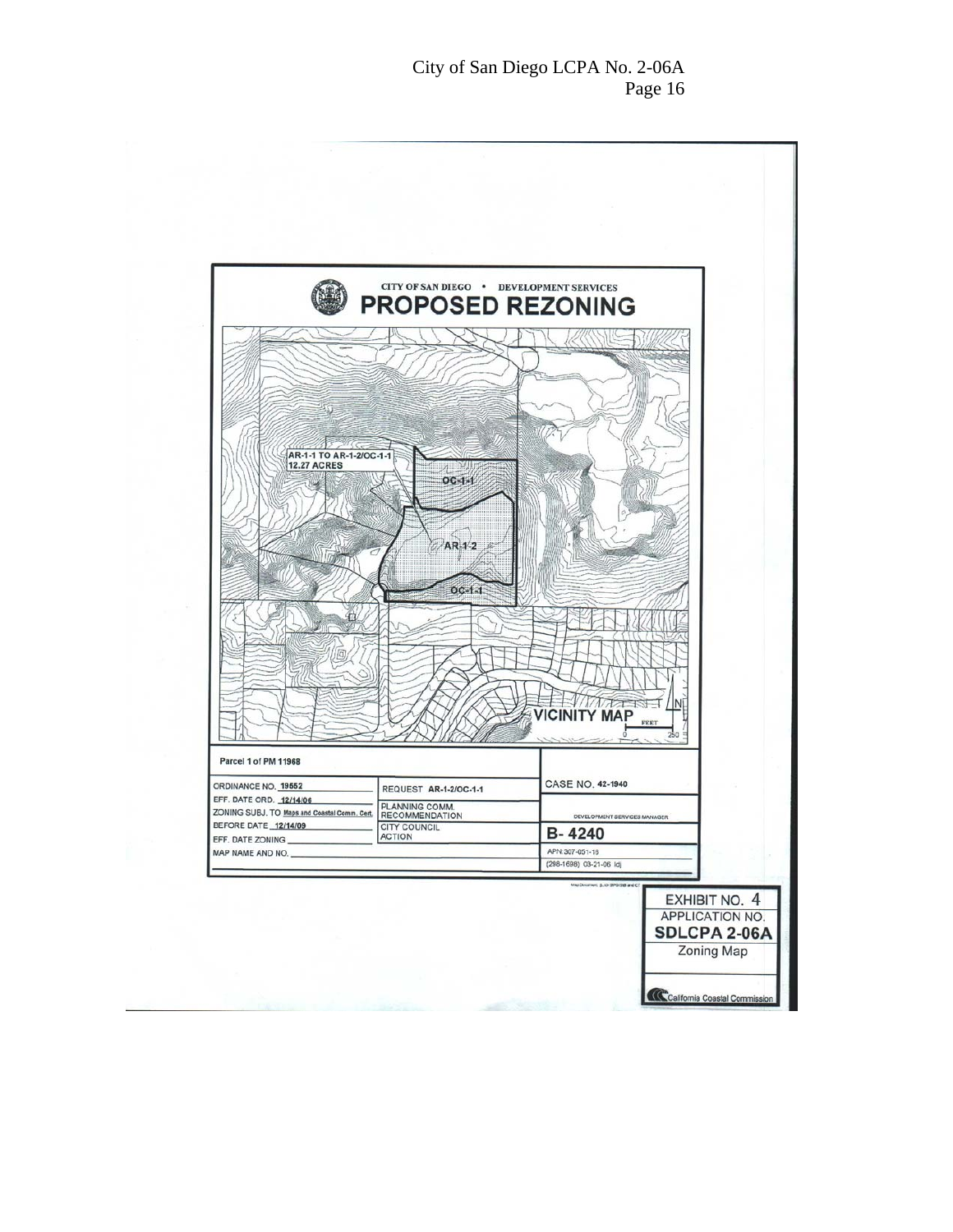| PROJECT. | DATE OF FINAL PASSAGE<br>A RESOLUTION OF THE COUNCIL OF THE CITY OF SAN<br>DIEGO APPROVING AN AMENDMENT TO THE CARMEL<br>VALLEY NEIGHBORHOOD 8B PRECISE PLAN, LOCAL<br>COASTAL PROGRAM LAND USE PLAN AND PROGRESS<br>GUIDE AND GENERAL PLAN FOR THE COSTA DEL MAR II<br>site to allow the proposed "Costa Del Mar II" project; and | RESOLUTION NUMBER R-301988                                                | OCT 1 6 2006 | $(R-2007-271)$<br>WHEREAS, the Leon Perl Family Trust, requested an amendment to the Carmel Valley<br>Neighborhood 8B Precise Plan, Local Coastal Program Land Use Plan and Progress Guide and<br>General Plan for the purpose of reconfiguring development and open space areas on a 10.22-acre<br>WHEREAS, Council Policy 600-7 provides that public hearings to consider revisions to<br>the Progress Guide and General Plan for the City of San Diego may be scheduled concurrently |
|----------|------------------------------------------------------------------------------------------------------------------------------------------------------------------------------------------------------------------------------------------------------------------------------------------------------------------------------------|---------------------------------------------------------------------------|--------------|-----------------------------------------------------------------------------------------------------------------------------------------------------------------------------------------------------------------------------------------------------------------------------------------------------------------------------------------------------------------------------------------------------------------------------------------------------------------------------------------|
|          |                                                                                                                                                                                                                                                                                                                                    |                                                                           |              |                                                                                                                                                                                                                                                                                                                                                                                                                                                                                         |
|          |                                                                                                                                                                                                                                                                                                                                    |                                                                           |              |                                                                                                                                                                                                                                                                                                                                                                                                                                                                                         |
|          |                                                                                                                                                                                                                                                                                                                                    |                                                                           |              |                                                                                                                                                                                                                                                                                                                                                                                                                                                                                         |
|          |                                                                                                                                                                                                                                                                                                                                    |                                                                           |              |                                                                                                                                                                                                                                                                                                                                                                                                                                                                                         |
|          |                                                                                                                                                                                                                                                                                                                                    |                                                                           |              |                                                                                                                                                                                                                                                                                                                                                                                                                                                                                         |
|          |                                                                                                                                                                                                                                                                                                                                    |                                                                           |              |                                                                                                                                                                                                                                                                                                                                                                                                                                                                                         |
|          |                                                                                                                                                                                                                                                                                                                                    |                                                                           |              |                                                                                                                                                                                                                                                                                                                                                                                                                                                                                         |
|          |                                                                                                                                                                                                                                                                                                                                    |                                                                           |              |                                                                                                                                                                                                                                                                                                                                                                                                                                                                                         |
|          |                                                                                                                                                                                                                                                                                                                                    |                                                                           |              |                                                                                                                                                                                                                                                                                                                                                                                                                                                                                         |
|          |                                                                                                                                                                                                                                                                                                                                    |                                                                           |              |                                                                                                                                                                                                                                                                                                                                                                                                                                                                                         |
|          |                                                                                                                                                                                                                                                                                                                                    |                                                                           |              |                                                                                                                                                                                                                                                                                                                                                                                                                                                                                         |
|          |                                                                                                                                                                                                                                                                                                                                    |                                                                           |              | with public hearings on proposed community plans in order to retain consistency between said                                                                                                                                                                                                                                                                                                                                                                                            |
|          |                                                                                                                                                                                                                                                                                                                                    | plans, and the City Council has held such concurrent public hearings; and |              |                                                                                                                                                                                                                                                                                                                                                                                                                                                                                         |
|          | WHEREAS, on May 11, 2006, the Planning Commission of the City of San Diego                                                                                                                                                                                                                                                         |                                                                           |              |                                                                                                                                                                                                                                                                                                                                                                                                                                                                                         |
|          |                                                                                                                                                                                                                                                                                                                                    |                                                                           |              | considered the Planning Commission of the City of San Diego found the proposed amendment                                                                                                                                                                                                                                                                                                                                                                                                |
|          | consistent with the Progress Guide and General Plan; and                                                                                                                                                                                                                                                                           |                                                                           |              |                                                                                                                                                                                                                                                                                                                                                                                                                                                                                         |
|          |                                                                                                                                                                                                                                                                                                                                    |                                                                           |              | WHEREAS, under Charter section 280(a)(2) this resolution is not subject to veto by the                                                                                                                                                                                                                                                                                                                                                                                                  |
|          |                                                                                                                                                                                                                                                                                                                                    |                                                                           |              | Mayor because this matter requires the City Council to act as a quasi-judicial body and where a                                                                                                                                                                                                                                                                                                                                                                                         |
|          |                                                                                                                                                                                                                                                                                                                                    |                                                                           |              | public hearing was required by law implicating due process rights of individuals affected by the                                                                                                                                                                                                                                                                                                                                                                                        |
|          |                                                                                                                                                                                                                                                                                                                                    |                                                                           |              | decision and where the Council was required by law to consider evidence at the hearing and to                                                                                                                                                                                                                                                                                                                                                                                           |
|          | make legal findings based on the evidence presented; and                                                                                                                                                                                                                                                                           |                                                                           |              |                                                                                                                                                                                                                                                                                                                                                                                                                                                                                         |
|          |                                                                                                                                                                                                                                                                                                                                    |                                                                           |              | <b>EXHIBIT NO. 5</b><br>APPLICATION NO.<br><b>SDLCPA 2-06A</b>                                                                                                                                                                                                                                                                                                                                                                                                                          |
|          |                                                                                                                                                                                                                                                                                                                                    | $-PAGE 1 OF 2-$                                                           |              | <b>LCP Resolution</b><br>2 Pages                                                                                                                                                                                                                                                                                                                                                                                                                                                        |
|          |                                                                                                                                                                                                                                                                                                                                    |                                                                           |              | California Coastal Commission                                                                                                                                                                                                                                                                                                                                                                                                                                                           |
|          |                                                                                                                                                                                                                                                                                                                                    |                                                                           |              |                                                                                                                                                                                                                                                                                                                                                                                                                                                                                         |
|          |                                                                                                                                                                                                                                                                                                                                    |                                                                           |              |                                                                                                                                                                                                                                                                                                                                                                                                                                                                                         |